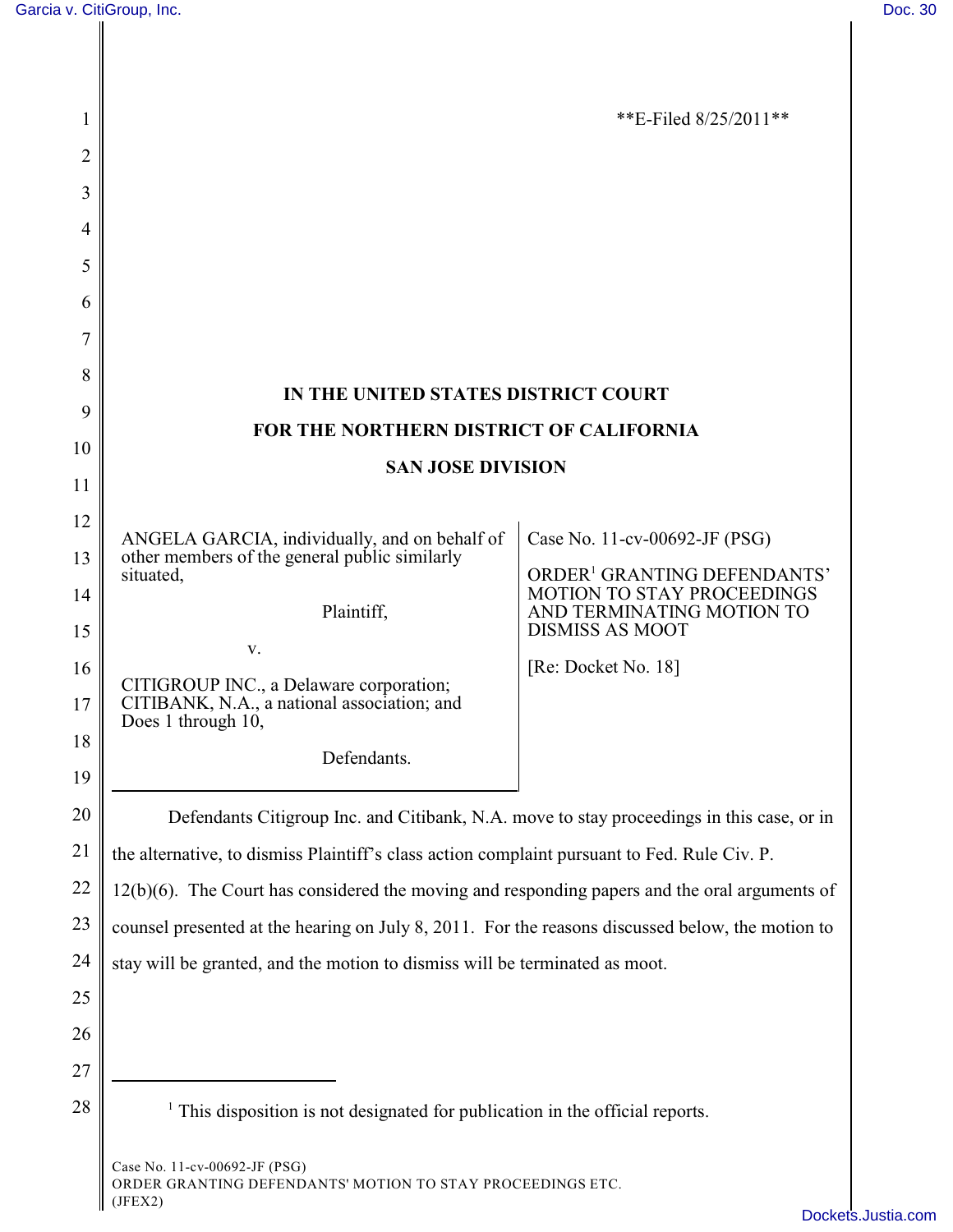1

## **I. BACKGROUND**

2 3 4 5 6 7 The following allegations are set forth in the operative First Amended Complaint ("FAC"). Plaintiff Angela Garcia works for Defendants as a personal banker in Palo Alto, California. FAC  $\P$  23. The position personal banker is non-exempt. FAC  $\P$  23. Garcia alleges that during her employment, Defendants required her and other class members to work off the clock, depriving her and other class members of overtime compensation and minimum wage. FAC ¶ 46-47.

8 9 10 11 12 13 14 Garcia also alleges that Defendants failed to reimburse her and other class members for necessary business expenses that they incurred. FAC ¶ 70-73. She claims that even though Defendants required her to contact and meet clients when off the clock, Defendants never reimbursed her for mileage and telephone expenses. FAC ¶ 70. She asserts that Defendants required her and other class members to work split shifts without additional compensation. FAC ¶ 79. Finally, she alleges that Defendants forced her and other class members to work frequently through their meal and rest periods without additional compensation. FAC ¶ 87.

15

## 16 **A. Motion to Stay**

## **II. DISCUSSION**

17 18 19 20 21 22 23 24 25 26 27 Defendants argue that the Court should stay the instant proceedings because a similar lawsuit, *Mark Davis v. Citibank, N.A.*, presently is pending in the Orange Superior Court and that litigation is substantially advanced. Mot. to Stay Proceedings at 2-5. Defendants assert that *Davis* and this case are substantially similar because the plaintiffs in both cases are non-exempt Citibank employees and the claims in both cases arise under California's wage and hour laws. *Id.* at 5. Defendants rely upon *Colorado River Conservation District v. United States*. 424 U.S. 800, 817 (1976).Under *Colorado River*, while the pendency of a state court action does not bar an action regarding the same matter in federal court, in exceptional circumstances "considerations of wise judicial administration" outweigh the duty to exercise federal jurisdiction, and a federal court may stay an action. *Id.* at 818. Garcia opposes a stay. She argues that this case and *Davis* are not substantially similar, in

 $\overline{2}$ 

28 part because her claims with respect to split-shift premiums and unreimbursed business expenses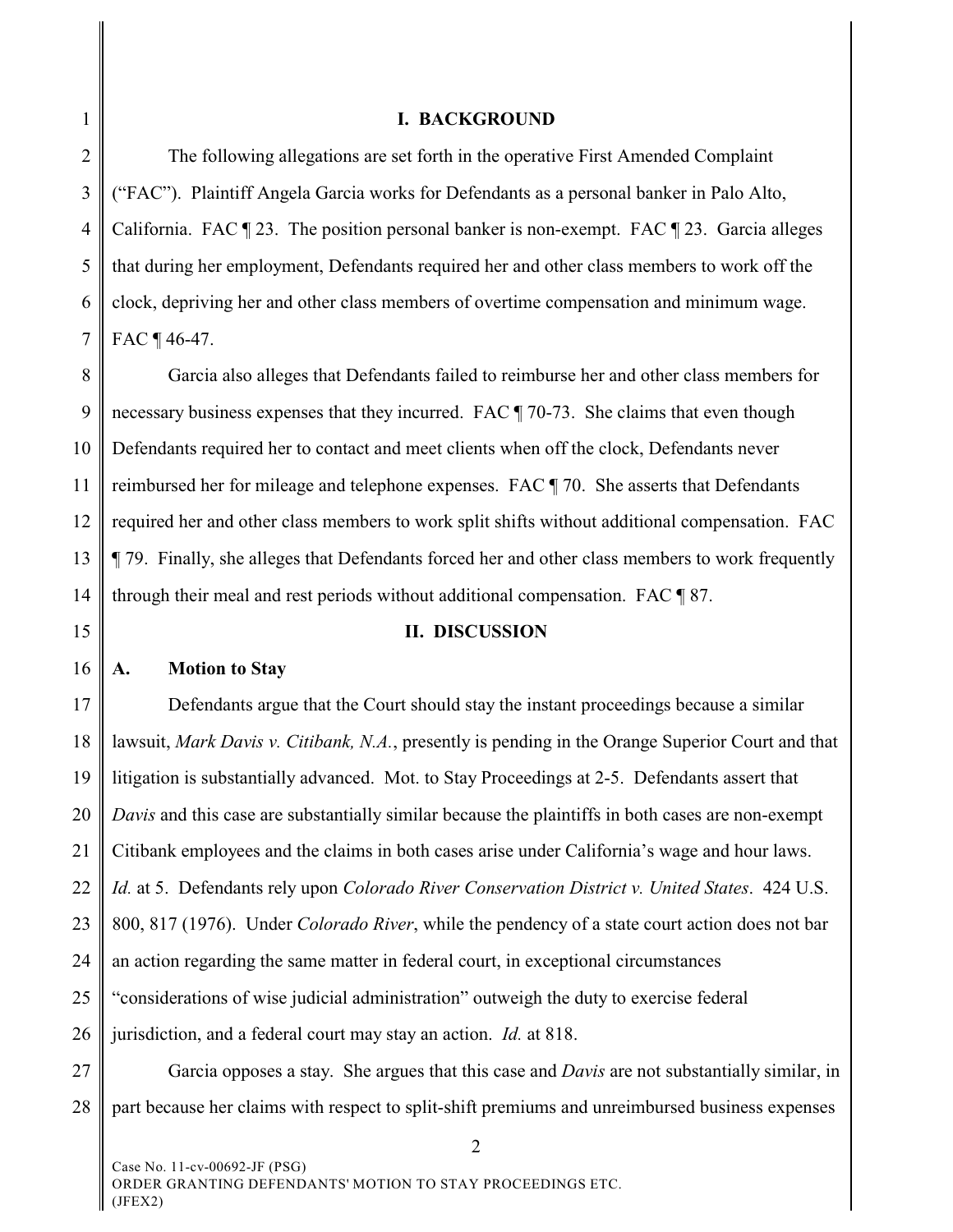1 are not presented in *Davis*. Garcia also points out that she is not a party in *Davis*.

2 3 4 5 6 7 A court must balance carefully several factors to determine whether a stay in favor of state proceedings is appropriate: (1) whether either court has asserted jurisdiction over the res or property; (2) the inconvenience of the forum; (3) the avoidance of piecemeal litigation; (4) the order in which each court obtained jurisdiction; (5) whether state or federal law controls; (6) whether the state proceeding can address adequately the rights of the parties. *Moses H. Cone. Mem'l Hosp. v. Mercury Ctr.*, 460 U.S. 1, 16 (1983).

8 9 10 11 12 13 14 15 The federal and state actions need not have identical claims for a federal court to apply the *Colorado River* doctrine; substantial similarity suffices. *Nakash v. Marciano*, 882 F.2d 1411, 1416 (9th Cir. 1989). Here, while this action and *Davis* are not identical, both actions relate to Citibank's alleged wrongful employment practices. The actions involve the same California statutes and assert substantially similar claims. Although Garcia asserts that her claims with respect to split-shift premiums and unreimbursed business expenses will not be resolved in the *Davis* action, in fact the *Davis* complaint makes specific reference to split-shift premiums and unreimbursed business expenses. *See* Stecher Decl. Ex. A.<sup>2</sup>

16 17 18 19 20 21 22 23 The Court concludes that on balance, the *Colorado River* factors warrant a stay of the instant proceedings. Because this case does not involve a res or property, the first *Colorado River* factor is irrelevant. Although Garcia suggests that the federal courts are a better forum for litigating class actions, she does not make any showing that the Orange Superior Court is an inconvenient or inadequate forum. Maintaining this action while *Davis* is being litigated will result in a waste of judicial resources, and litigating two concurrent actions may result in unnecessary duplication and conflicting rulings or judgments. A stay will encourage resolution of all the related claims and avoid piecemeal litigation. *Davis* was filed three years before this

- 24
- 25

<sup>26</sup> 27 28 Plaintiff and the Class "were deprived reporting time and *split shift pay* in violation of <sup>2</sup> IWC Wage Order 4 § 5, and were deprived of *mileage reimbursements*." ¶ 49; Defendants "will continue to fail to pay overtime, straight time, meal and rest period, *split shift* and reporting time wages and *mileage reimbursements* to Plaintiff and the Class." ¶ 55; "[T]hese employees were not paid... *split shift compensation*." ¶ 64; "[N]one of the Class were ever paid... *split shift*." ¶ 65.